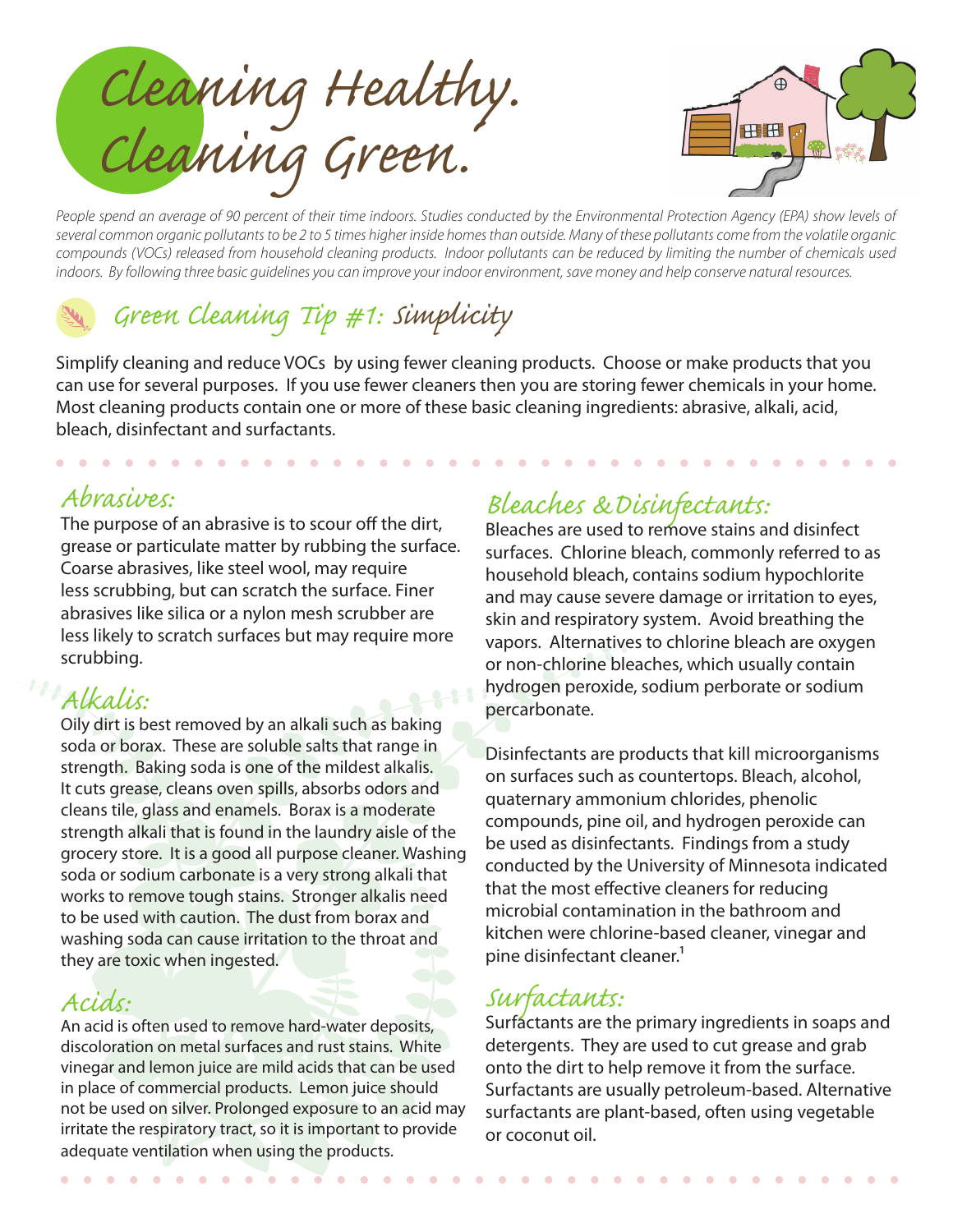d *Green Cleaning Tip #2: Economics*

Homemade cleaning products usually cost less than commercial or over-the-counter cleaners. Both homemade and natural-based commercial products can be used as alternatives to their more toxic commercial counterparts. Homemade cleaners allow you to use familiar, less-toxic ingredients. They require time for preparation and you may need to expend more energy to clean. Natural-based commercial products are more convenient, but often more expensive than other products. No cleaning product is 100% safe. The terms natural and green do not imply that the product is nontoxic. All cleaning products should be used with caution.

# d *Green Cleaning Tip #3: Environment*

There are many reasons to replace your current cleaning products with healthier alternatives. You can choose to go green for health reasons or to conserve natural resources. An easy way to improve your indoor environment is to reduce the need for using cleaning products. Household dust has been shown to have high levels of VOCs, asthmagens and other toxic chemicals.<sup>2,3</sup> You can reduce the dust in your home by adopting good cleaning habits and investing in good equipment.

### *Preventative Cleaning: An Ounce of Prevention*

- $\degree$  Wipe up spills immediately.
- Reduce oven spills by placing a tray or foil under baking dishes.
- $\degree$  Don't pour grease down the drain.
- Pour boiling water down drains weekly to reduce buildup.
- $\circ$  Damp mop floors instead of sweeping.
- $\degree$  Rinse the shower, bathtub and sink after each use to reduce soap scum buildup.
- $\degree$  Use a squeegee to clean plastic or glass shower doors after each use.
- $\degree$  Install drain screens to reduce hair and debris clogs in sink and bathtub drains.
- $\circ$  Vacuum weekly.
- $\circ$  Dust with a damp cloth.
- $\degree$  Use a doormat at entryways to reduce dirt tracked in to the house.
- <sup>o</sup> Remove your shoes at the door and switch to "inside shoes." (It is not advisable to wear only socks on hard surface floors.)

# *Invest in good equipment:*

If you have good equipment when cleaning it makes the task much easier and you are more likely to clean regularly. A good place to start is by reducing the dust coming into your home. Invest in doormats for all exterior doors. Ideally, you should place a grate outside each door and mats inside. A vacuum with a HEPA filter is a costly but great investment for anyone, especially people with health concerns. Use microfiber mops and cleaning cloths. When mopping use a two-chamber mop bucket. This is designed to prevent soil and dirt from recontaminating surfaces as you clean them. It also helps reduce the amount of cleaning product needed.

> Keeping your home clean prevents the need for artificial air fresheners that merely provide an impression of cleanliness. Some commercial preparations may contain benzene and formaldehyde both of which are known carcinogens and for some individuals may cause irritation.<sup>4</sup> Alternative air fresheners include white vinegar, cinnamon sticks and airing out the house.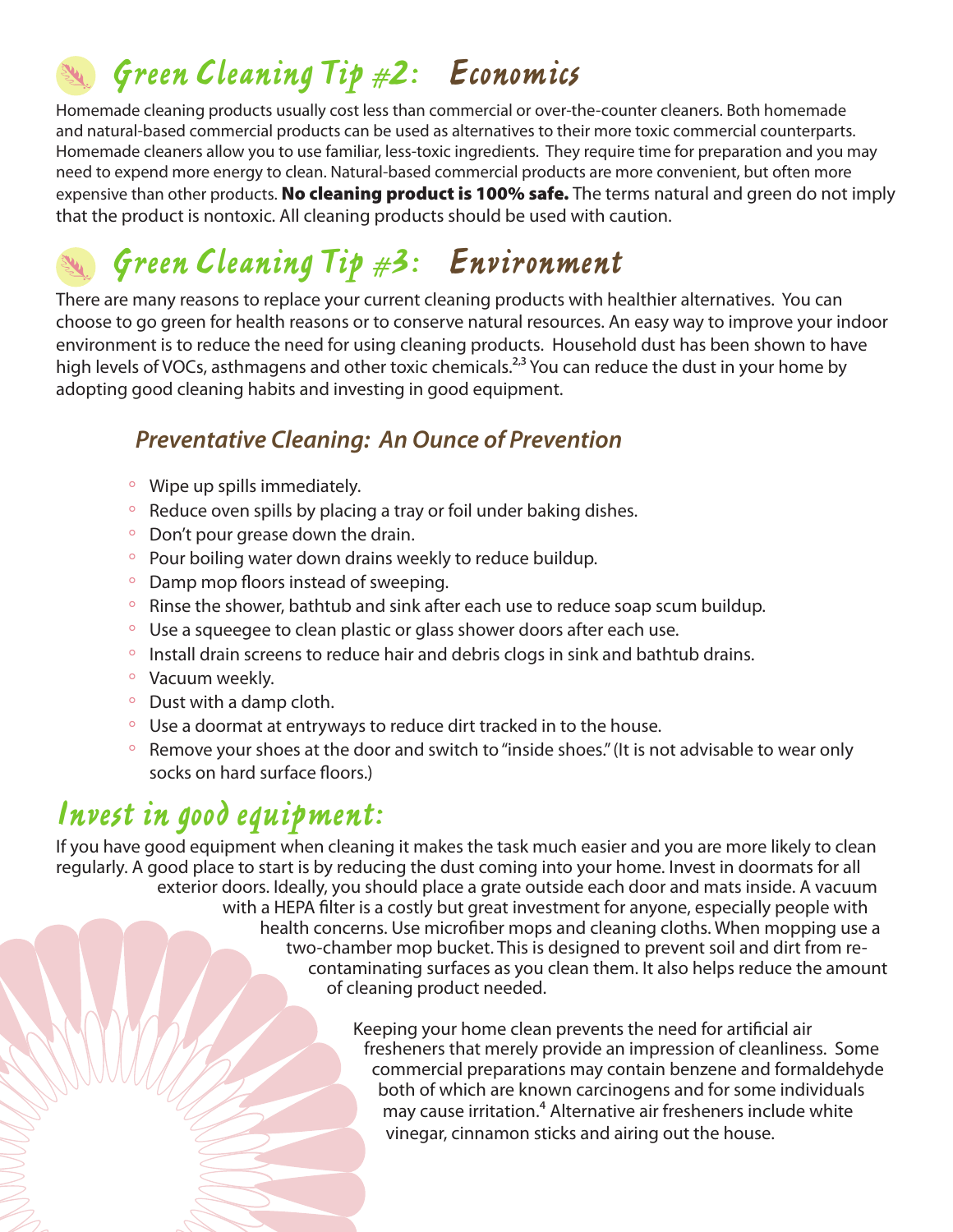# d *Safety Tips*

Whether you make them yourself or use commercial cleaners, you should follow some routine protective measures.

- 1. Read the labels of cleaning products to see if respiratory masks, rubber gloves, goggles, or other protective measures are recommended.
- 2. Be careful mixing products. Some chemicals, such as chlorine bleach and ammonia produce a toxic gas when mixed.
- 3. Mix only what you need or no more than a month's supply. They may lose their effectiveness over time.
- 4. Mix solutions in a well-ventilated area.
- 5. Place mixed products in unused new containers. Never use containers that previously held food, beverages or chemicals.
- 6. Store out of reach of children.
- 7. Label containers with ingredients and date made.



 $\bullet$  $\bullet$  $\bullet$  $\bullet$  $\bullet$  $\bullet$ 

 $\bullet$  $\bullet$ 

 $\bullet$ 

 $\bullet$  $\bullet$  $\bullet$ 

 $\bullet$  $\bullet$  $\bullet$  $\bullet$  $\bullet$  $\bullet$ 

 $\bullet$  $\bullet$ 

 $\bullet$ 

 $\bullet$ 

# *Beware of Greenwashing*

The term greenwashing was coined in 1986 by an environmentalist in reference to companies spending more time and money advertising as green rather than putting more resources into the adoption of environmentally sound practices. It is up to you to protect yourself from being misled by false claims.

There is no standardized definition of the term "green."The government promotes  $\bullet$ the use of "environmentally preferable" products and services to reduce pollution. These are  $\bullet$ products and services that have less of an effect on human health and the environment than similar products and services used for the same purpose.<sup>5</sup> The term "green" is not regulated, so you need to shop carefully and not assume that all environmental and health claims on O the label are true. Even terms like "environmentally friendly" and "biodegradable" are loosely defined. Generally the term environmentally friendly refers to a product or packaging that causes no harm to the environment. Biodegradable refers to a product or packaging that will break down in nature.

 $\bullet$ When selecting a green product, look for a third-party certification. The most widely used certification in the United States is the Green Seal. This is an independent non-profit  $\bullet$ organization that certifies products using credible, science-based and transparent standards.  $\bullet$